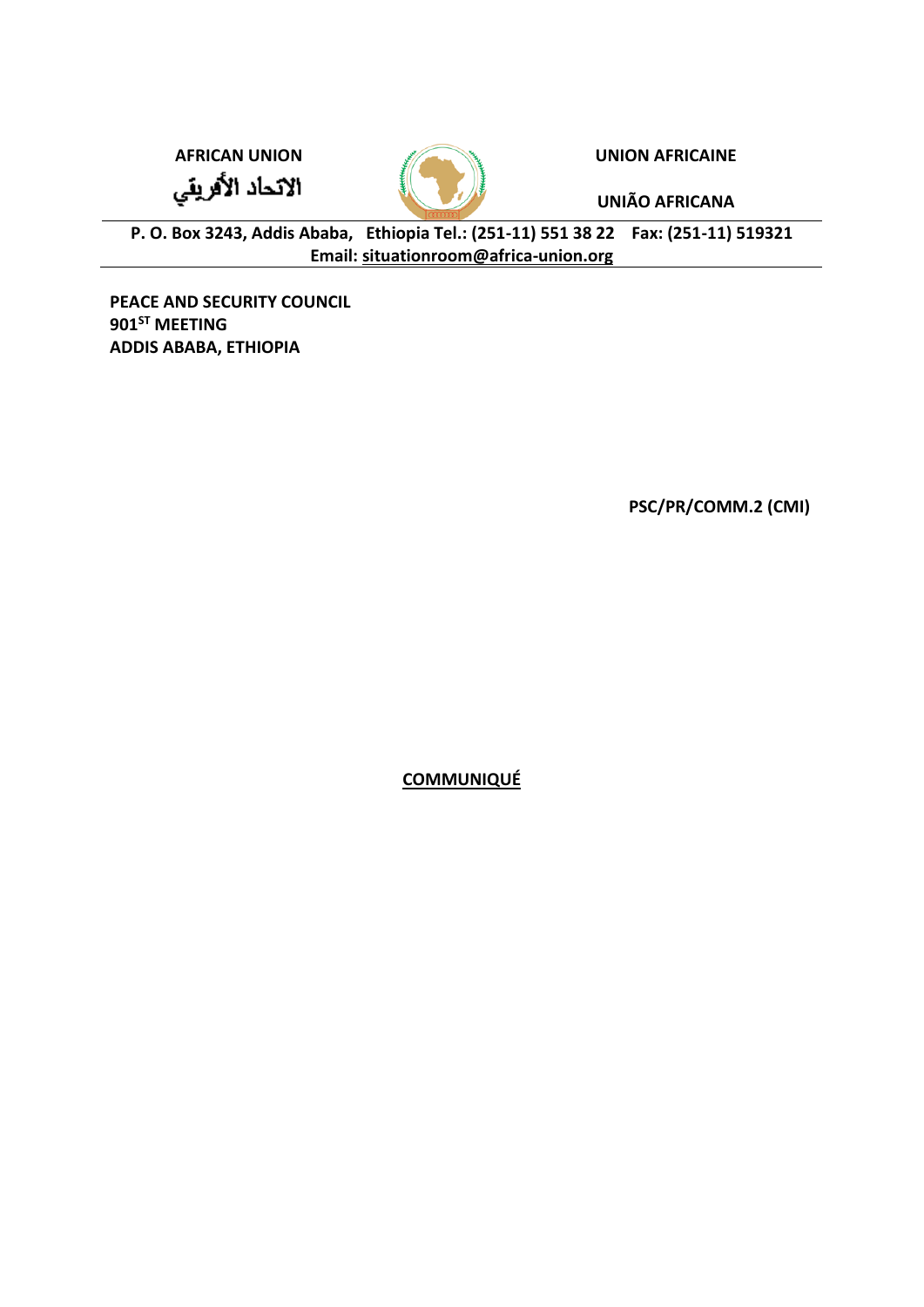## **COMMUNIQUÉ**

**Adopted by the Peace and Security Council (PSC) of the African Union (AU) at its 901st meeting held on 13 December 2019, on the theme Strengthening Governance Systems in the Management of Natural Resources Between and Among Communities in Africa: Briefing on the "Bamako Declaration on Access to Natural Resources and Conflicts between Communities" adopted in Bamako, Mali on 29 November 2019.** 

## **The Peace and Security Council,**

*Recalling* Press Statement [PSC/PR/BR.(DLXXV)] adopted at its 575th meeting, held in Addis Ababa, on 11 February 2016, in which Council stressed the imperative need for effective and transparent management, as well as equitable distribution of a country's natural resources that ensures the interest and well-being of the local populations, communities and of the country at large;

*Also recalling* paragraph 15 of the Communique [PSC/PR/COMM.(DCCCXXXVIII)] adopted at its 838<sup>th</sup> meeting held on 9 April 2019, in which Council requested the Commission to develop a credible framework for the effective prevention and management, as well as resolution of local conflicts, including inter-communal violence, transhumance, and land disputes, in collaboration with other relevant organizations and mechanisms, as well as communiques [PSC/MIN/COMM. (DCCCLXXXIII)] adopted at its 883rd meeting held in New York, on 27 September 2019 and [PSC/MIN/COMM.(DCCCXCIX)] adopted at its 899<sup>th</sup> meeting held on 5 December 2019 in Luanda, Angola;

*Noting* the inextricable link between climate change, natural resources and peace and security, and *mindful* of the need to mitigate the negative effects on community cohesion and the need for innovative approaches to strengthen the resilience of affected populations in the Continent;

*Also noting* the statement made by Ambassador Francisco José da Cruz, Permanent Representative of the Republic of Angola and Chairperson of the PSC for the month of December 2019, and the briefing made by Ambassador Smail Chergui, Commissioner for Peace and Security;

*Expressing* solidarity with the governments and people of Member States adversely affected by local conflicts as a result of effects of climate change and management of natural resources and *emphasizing* the importance of addressing the factors which contribute to natural disasters and lead to the destruction of peace and stability within and among communities.

## Acting under Article 7 of its Protocol, the Peace and Security Council,

1. *Expresses deep concern over* the growing complexity of conflicts related to the governance and management of natural resources between communities, acerbated by climate change, as well as the related governance challenges in Africa; *underscores* that the growing transnational nature of intercommunal conflicts linked to natural resources, which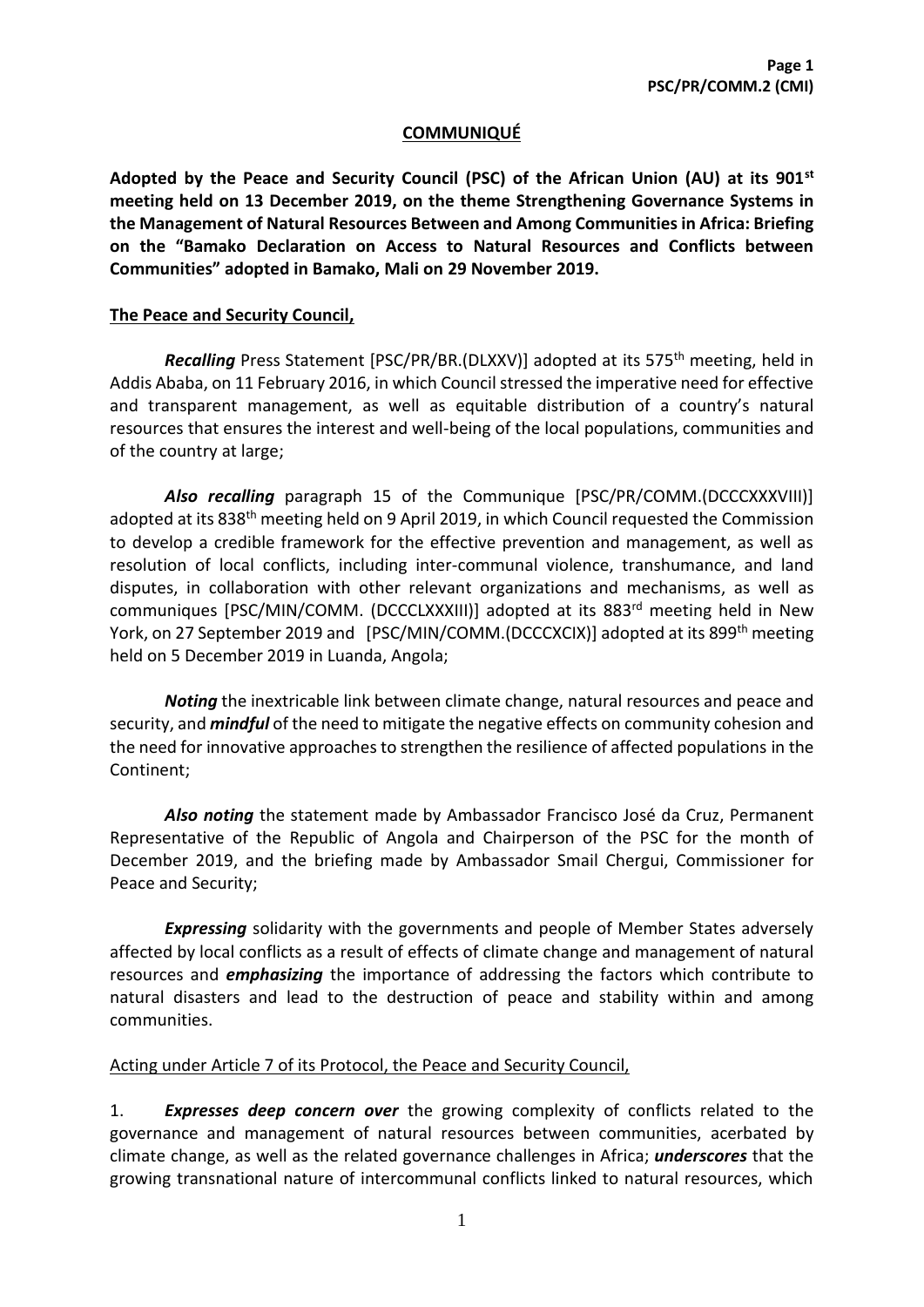threatens peace and security in Africa; in this regard *calls for* concerted and coordinated regional, continental, and international efforts to combat this scourge;

2. *Deplores* the persistence of natural resources-related conflicts between communities and the attendant negative impact on human security, particularly in terms of the humanitarian situation, the economy, social cohesion, governance and the rule of law in the countries concerned; *stresses* that natural disasters and climate change contribute to exacerbating the existing tensions among communities, threaten the availability and access to vital resources and, disproportionately, affected the most vulnerable. In this context, *reiterates its call* for Member States to reinforce measures to address effects of climate change, environmental degradation and natural disasters, particularly in conflict-affected areas within the context of the AU Solemn Declaration to Silence the Guns in Africa by the Year 2020;

3. *Condemns* the exploitation of natural resources by armed terrorist groups and other criminal groups with a view to tightening their hold on communities for the financing their activities; in this respect, *appeals* to all Member States to enhance their governance and security systems with a view to curb intercommunal conflict relating to natural resources and stop the terrorist groups and criminal groups from manipulating these conflicts for their own objectives;

4. *Reaffirms*that the primary responsibility for the maintenance of law and order, as well as the security of persons and property rests with the sovereign responsibility of States;

5. *Calls on* the AU Member States to develop frameworks of intervention and partnership based on the relevant AU instruments and policies related to local conflicts and to governance and management of natural resources; furthermore *encourages* Member States, which have not yet done so, to sign, ratify and domesticate all relevant AU legal instruments relating to the issue of local conflict and natural resources, in particular within the context of the African Governance Architecture (AGA), *also calls* for the enhancement of governance systems of natural resources in African countries in particular through the creation of platform for dialogue between local communities within African countries, while addressing causes from climate change, through adaptation and resilience policies ;

6. *Reaffirms* the importance of coordination and complementarity of initiatives between the countries concerned, the AU and larger international community, particularly in the area of early warning and early response to conflicts related to access to natural resources and effects of climate change in Africa;

7. *Commends* the efforts of the AU Commission to contribute towards resolving local conflicts related to scramble of natural resources in communities in Africa which cause disharmony and division in the communities; *also commends*the initiative by the Commission, in collaboration with the Government of Mali, for having convened a Ministerial Conference on the theme, 'Access to Natural Resources and Conflict between Communities' from 28 to 29 November 2019, in Bamako, Mali, which provide guidance on how to prevent and resolve conflicts related to natural resources in African communities, in line with the abovementioned paragraph 15 of the Communique of its 838<sup>th</sup> meeting;